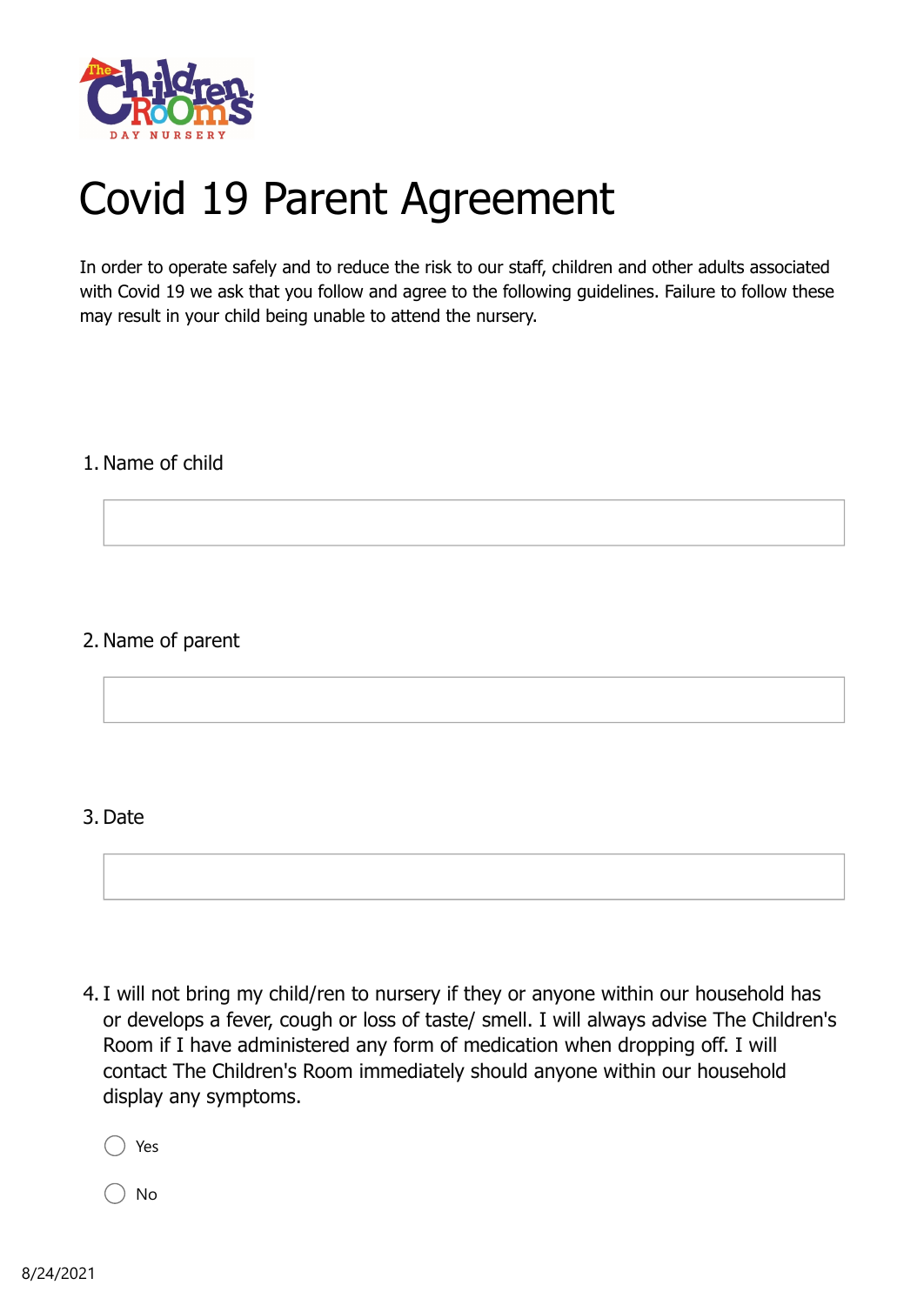5. I understand that if my child/ren tests positive for Covid 19 that they can not attend nursery for the ten day isolation period from the date of first symptoms or if symptom-less then the date of the test.

| Yes |
|-----|
| No  |

6. I understand that children and staff will have their temperatures taken at various points throughout the day. If my child develops any symptoms, I will be called to collect them immediately.

| Yes |
|-----|
|     |

No

7. I understand that if my child/ren has any symptoms that they will have to have a Covid 19 PCR test. My child/ren will then need to receive a negative result and I need to share this with nursery before they can return to nursery.

|  | ۰, |
|--|----|
|--|----|

No

8. I understand that if a member of my household displays symptoms of Covid 19 then I must keep my child/ren at home until that member of the household and my child/ren have received the results of a negative PCR test. I must share the negative result with nursery before my child/ren can return to nursery.

Yes

No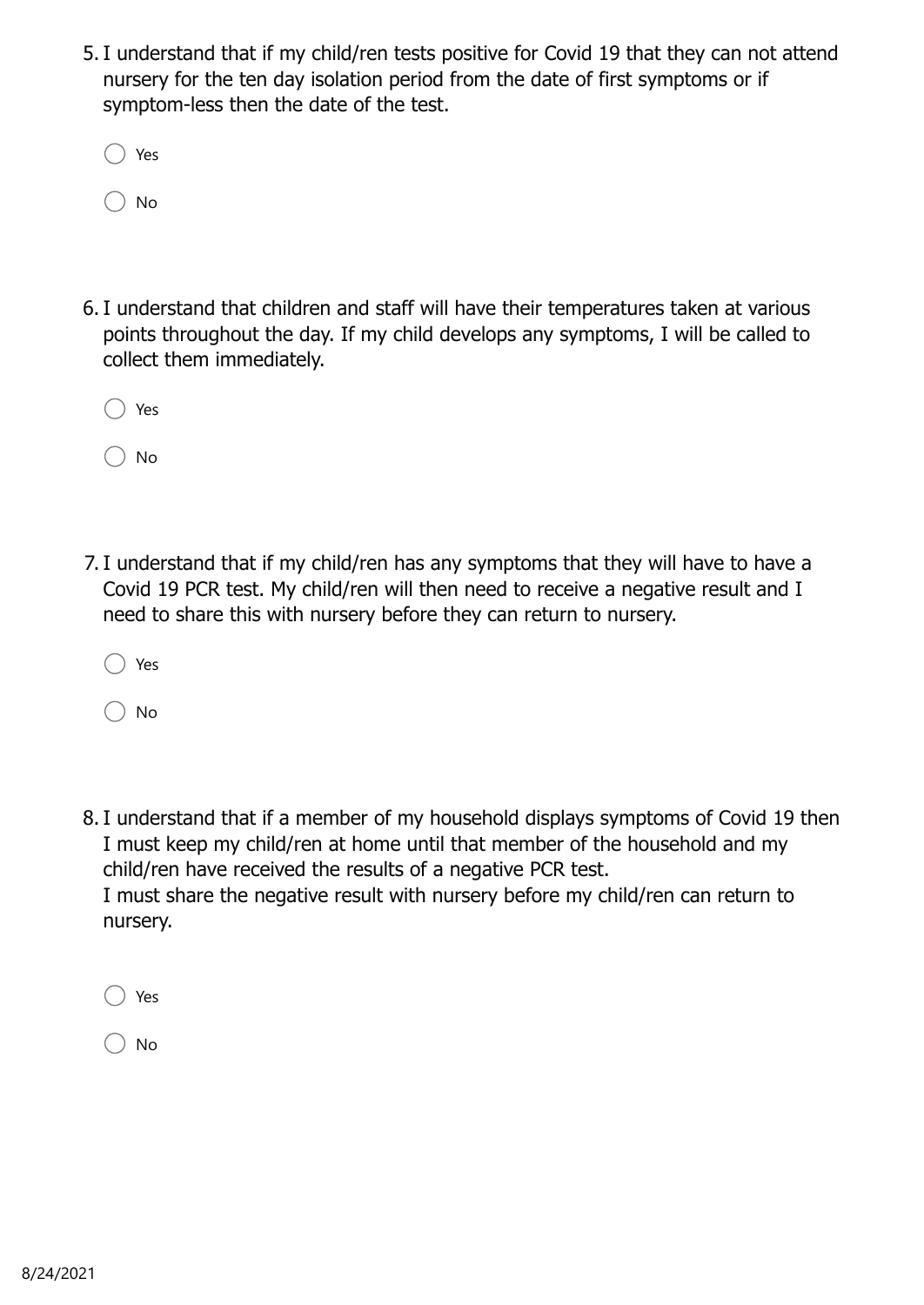9. I understand that if a member of my household tests positive for Covid 19 but my child/ren tests negative then my child/ren can only return to nursery if: a. there is a member of the household who is not required to isolate who can do drop off and pick up

b. my child/ren completes a daily lateral flow test for the 10 day isoaltion period and I share the negative result of this with nursery before drop off

No

10. The Children's Room usually operates an open-door policy. In order to limit contamination I agree that only one parent will attend collection and drop-off.

Yes

No

11. At nursery we emphasise good respiratory hygiene by promoting the 'catch it, bin it, kill it' approach. I agree to encourage this behaviour with my child/REN outside of nursery to support this practice.

Yes

No

12. At nursery we have implemented a rigorous regular cleaning routine consisting of sterilising frequently touched surfaces. This is done at various times during the day and before opening and pre drop-off times at the end of the day. I agree to ensure that I am punctual for drop off and pick up times to support these cleaning routines.

Yes

No